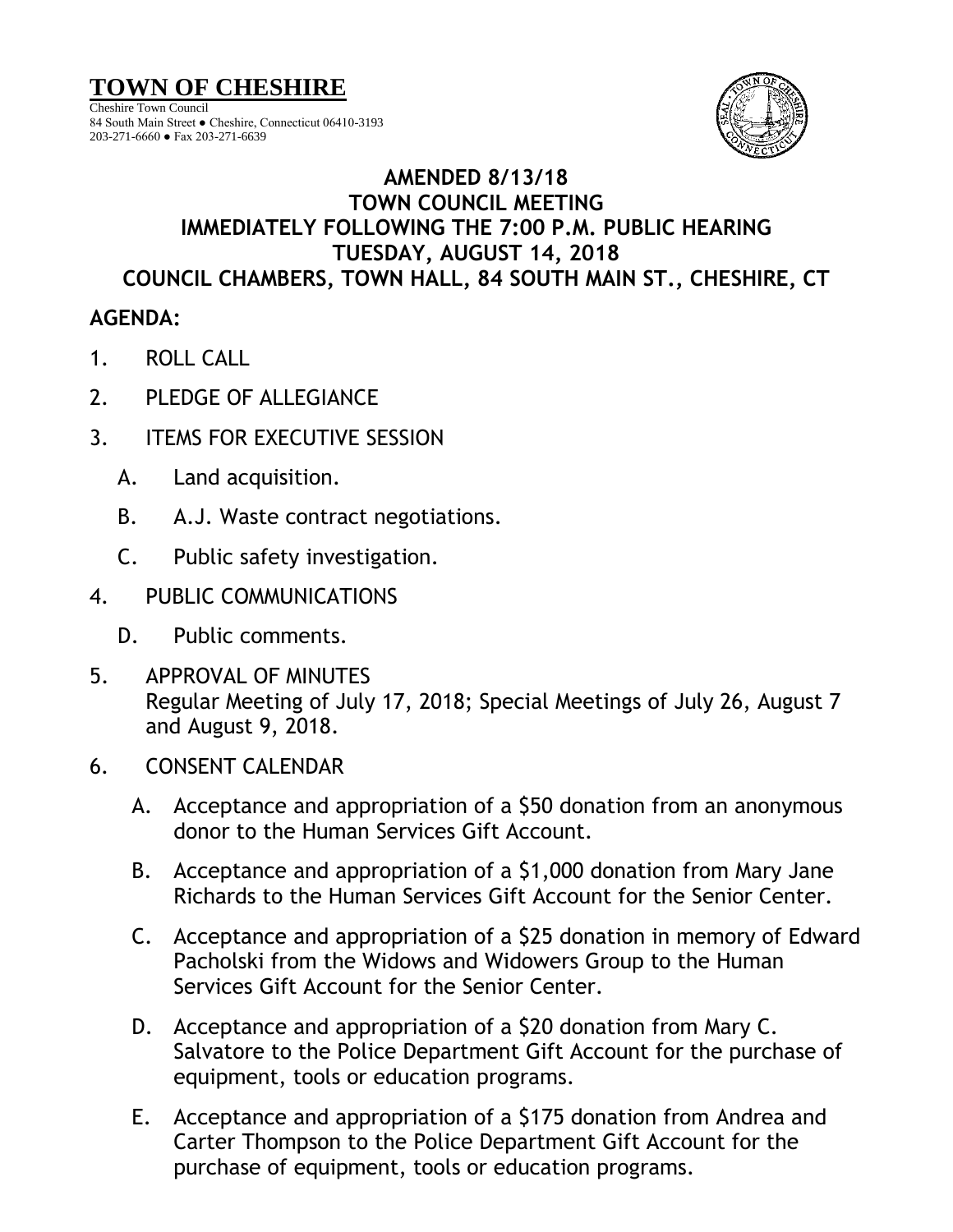- F. Acceptance and appropriation of a \$2,096.51 donation from the Cheshire Dog Park to the Parks and Recreation Gift Account to be used for the Dog Park.
- 7. ITEMS REMOVED FROM CONSENT CALENDAR
- 8. OLD BUSINESS
- 9. NEW BUSINESS
	- A. Approval of FY 17-18 General Operating Budget and Pool budget transfers.
	- B. Approval of request for additional available Small Cities Housing Rehabilitation grant funds.
	- C. Discussion and possible approval of Non Disturbance Agreement for 259 Mixville Road for Cheshire Housing Authority mortgage application.
	- D. Discussion and possible approval of Local-Option Subsection (c) of 12- 81 (21) Veteran's Exemption for 210 Richmond Glen Drive.
	- E. Discussion and approval of proposed Unsafe Premises ordinance.
	- F. Call for Public Hearing for a proposed ordinance re: inland wetlands permit after-the-fact fee.
	- G. Call for Public Hearing for a proposed ordinance re: building permit late fee charge.
	- H. Call for Public Hearing for the proposed ordinance re: building permit fee waiver for handicapped accessibility renovations.
- 10. TOWN MANAGER REPORT AND COMMUNICATIONS
	- A. Monthly Status Report.
	- B. Department Status Reports: Police, Fire, Fire Marshal.
- 11. REPORTS OF COMMITTEES OF THE COUNCIL
	- A. Chairman's Report.
	- B. Miscellaneous.